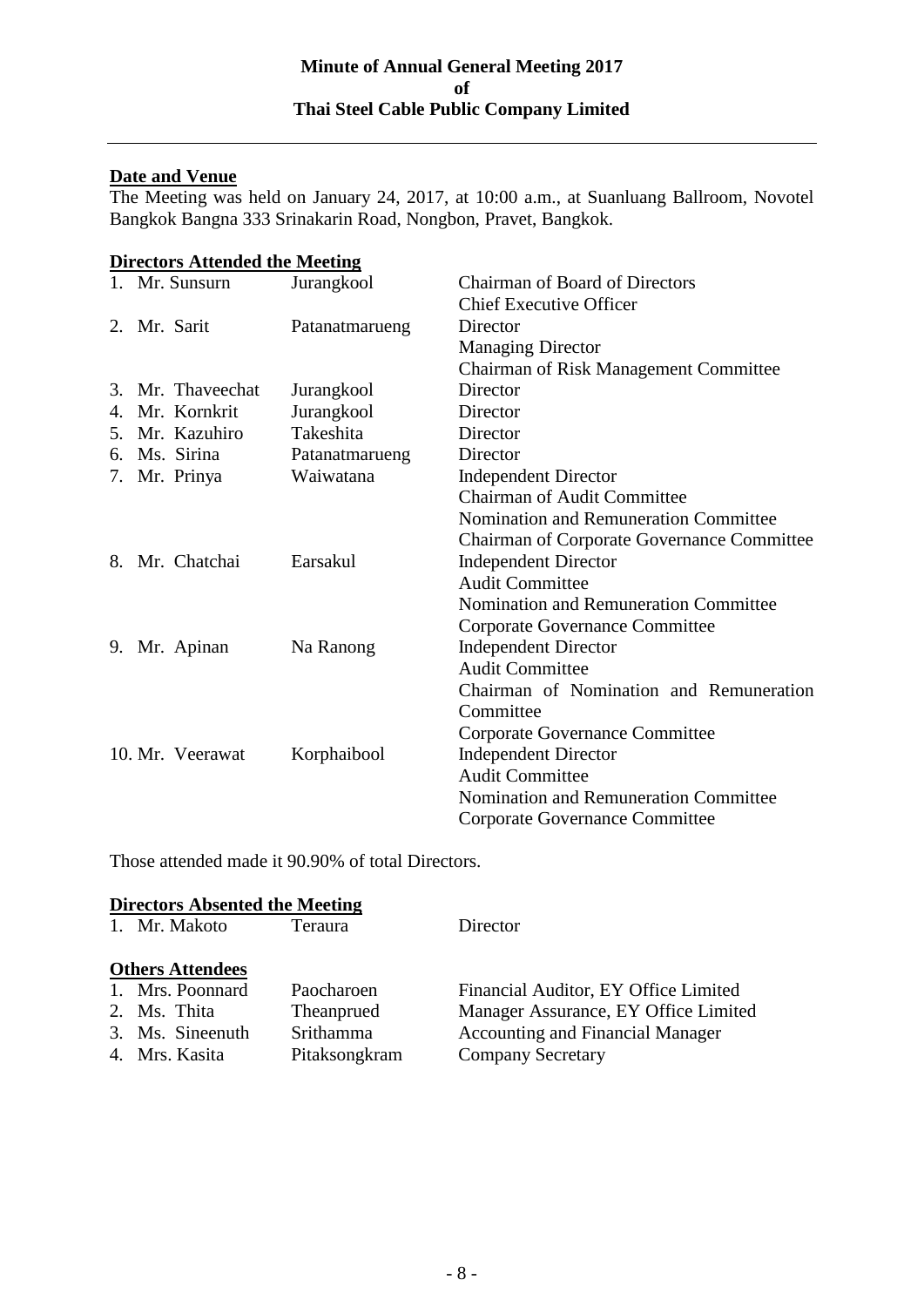Mrs. Kasita Pitaksongkram, Company Secretary (master of ceremonies) to clarify the meeting proceeding of the Annual General Meeting 2017 to the Meeting as followed:

# **1. Meeting Proceeding**

The Meeting would be conducted according to the list of agendas respectively as provided in the Notice of the Meeting. In this regards, an assistant of Chairman of the Board of Directors shall clarify to the shareholders in the Meeting for the details of each agenda.

## **2. Rights to express opinions**

The company has an opportunity for shareholders to ask question or opine, should any shareholder had any suggestions or questions, he/she might walk to the microphones, introduce your name or name of proxy assigner for record in the minute of Annual General Meeting of 2017. Any suggestions or questions raised by the shareholders that were not relevant to each agenda would be requested to address in the last agenda "To consider others (if any)" or fill in question form.

## **3. Voting Methods**

3.1 Used the voting ballot, shareholders must tear the ballot form along the perforated line and submit it to the staff. Each form shows the agenda's number and name.

3.2 Used the voting method on the basis of "one share for one vote" (1 share : 1 vote). At the end of the report of each agenda, master of ceremonies shall request the meeting to vote by informing the Meeting that if there was any "disapproved" and "abstained" vote then the Company's staffs will collect the ballot "disapproved" and "abstained" to gather points.

3.3 The votes of each agenda shall be counted only those "disapproved", "abstained", and "voided ballot". Such amount would be deducted from total shares attended the Meeting and the rest shall be deemed approval of such agenda. The summary of all voting agenda will be presented after Q&A session. Voided ballot was applied for the first year for the voting ballots which indicate no signature nor vote inappropriately. As for the shareholders who gave proxy to others to vote on their behalf according to their intention of voting, the Company had already recorded such "approved", "disapproved" or "abstained" votes of the shareholders for each agenda in the computer.

3.4 On the director appointment agenda, the Company would collect all the ballots including "approved" voting ballots.

3.5 In case that the voting ballots were collected and the voting results of the agenda had already been concluded, any "disapproved", "abstained", and "voided ballot" votes, which were submitted after the collecting, shall be recorded as approved votes by the Company.

3.6 Any shareholder who registered to attend the meeting later than the commencement of the Meeting shall not receive the voting ballots from the registration staff as well as the number of shares shall not be counted as part of the quorum for the agendas which had already been started.

3.7 The shareholders were requested to return the "agreed" voting ballots and voting ballots which were not submitted during the Meeting or any shareholder desires to leave the meeting before the closing, the company would appreciate kind cooperation in submitting a voting ballot to the staff at the ballot counting table before leaving the meeting.

3.8 All voting ballots shall be valid only if it was duly signed by the meeting participants for the purpose of validity and verification.

## **4. The proposed agendas, director nominated candidates, and submit questions in advance.**

During August 15 – November 15, 2016, the Company allowed the shareholders to propose agenda and the qualified candidate in replacement to the Directors to vacate according to criteria and conditions set forth by the Company. There was no shareholder made proposal. For sake of maximum benefit and to reserve the duly rights, shareholder may submit questions in advance to the Company within January 10, 2017. There was no shareholder submitted the question.

Mrs. Kasita Pitaksongkram, Company Secretary (master of ceremonies) introduces Directors, Management, Financial Auditor (As list above). Additionally, to comply with corporate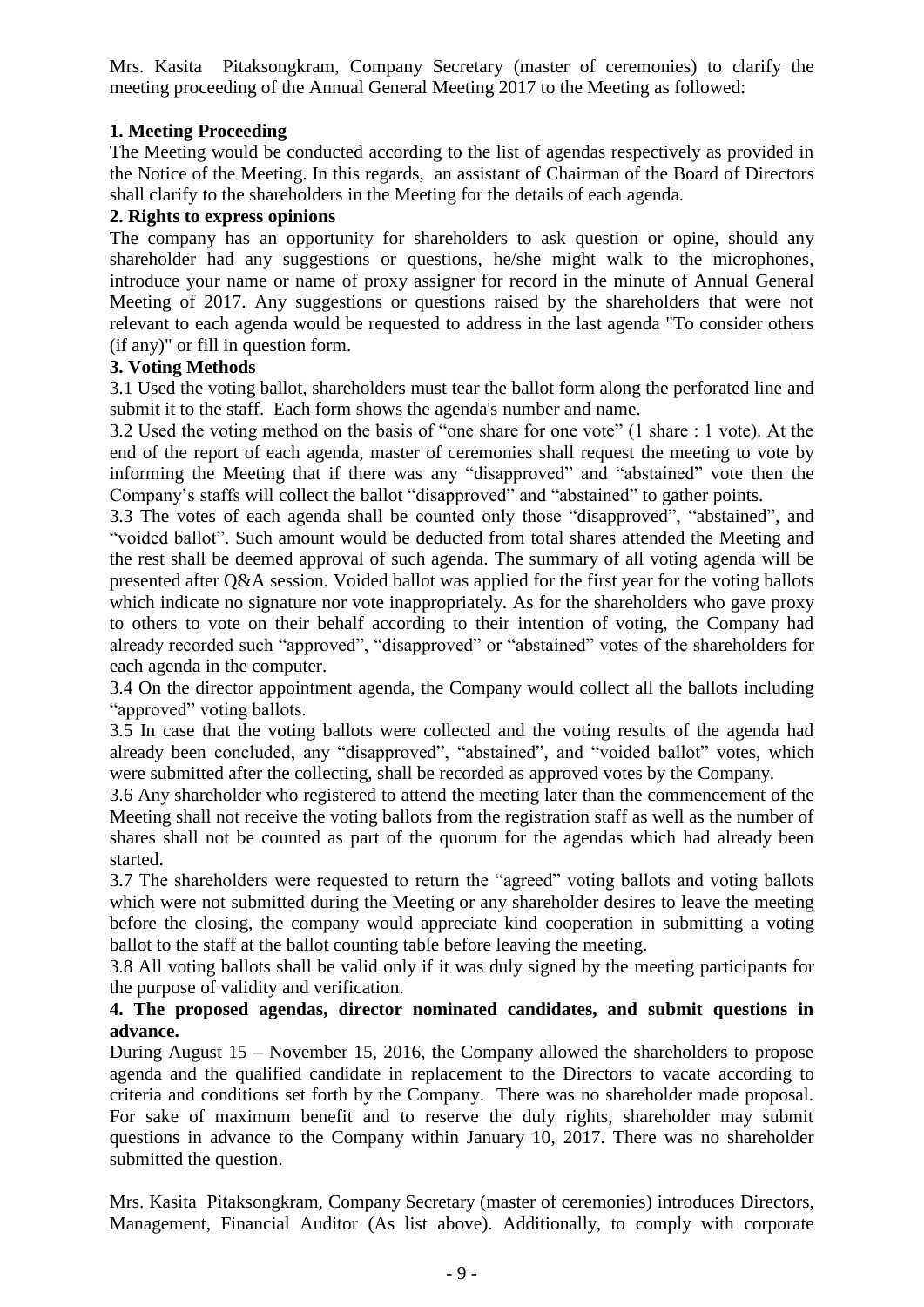governance principles, the company invited one shareholder's representative to act as a joint inspector of ballot counting at the meeting. Mr. Siwawong Buthgate, a proxy of Mr. Srongsak Nikornmalakul, nominated himself as a shareholder's representative for this purpose.

In order to proceed the meeting smoothly, the Company asked for the cooperation that all participants switched the mobile phone into vibrate system, no photo taking, no voice, video or other media recordings at all.

Mr. Sunsurn Jurangkool, the chairman of the Meeting, announced that there were 28 shareholders and proxies attended the Meeting, total numbers of shares were 215,268,678 equaled to 83% of total 259,800,000 shares sold. Such deemed as quorum accordance to relevant regulations, the chairman thus announced to commence the Meeting.

The chairman of the Meeting further informed that supplement of this Meeting has submitted to SET and disclosed on webpage of the Company and forwarded to the Stock Market of Thailand as well as invited the shareholder to propose the issue to be agenda of the Annual General Meeting of 2017, there was no shareholder made proposal.

The chairman then assigned Mr. Sarit Patanatmarueng, Director and Managing Director, to precede the Meeting.

Then, Mr. Sarit Patanatmarueng, Director and Managing Director, presented detailed information in accordance with the meeting agenda for shareholder's acknowledgement.

### **Agenda I: To Approve Minute of Annual General Meeting of 2016**

Mr. Sarit Patanatmarueng, Director and Managing Director, informed that the minute of Annual General Meeting of 2016 held on January 26, 2016 contained 8 agenda and summary of Meeting's consideration had been earlier sent to the shareholders as well as invitation to the Meeting (Attached no. 2). Mr. Sarit Patanatmarueng then asked the Meeting to approve.

Questions, suggestions and clarifications made before casting votes on this agenda:

-None-

The resolution of this agenda shall require not less than a half of total votes of the shareholders attending the Meeting.

**Resolution:** The Meeting resolved to approve the Minute of Annual General Meeting of 2015 held on January 26, 2016, whereby the Meeting approved as detailed below:

| Voted for     | 215,268,778 votes |       | <sub>or</sub> | 100\% |
|---------------|-------------------|-------|---------------|-------|
| Voted against |                   | votes | or            | $0\%$ |
| Abstained     |                   | votes | or            | $0\%$ |
| Voided ballot |                   | votes | or            | $0\%$ |
| Total         | 215,268,778       | votes | or            | 100\% |

There were 29 shareholders and proxies in attendance in this agenda.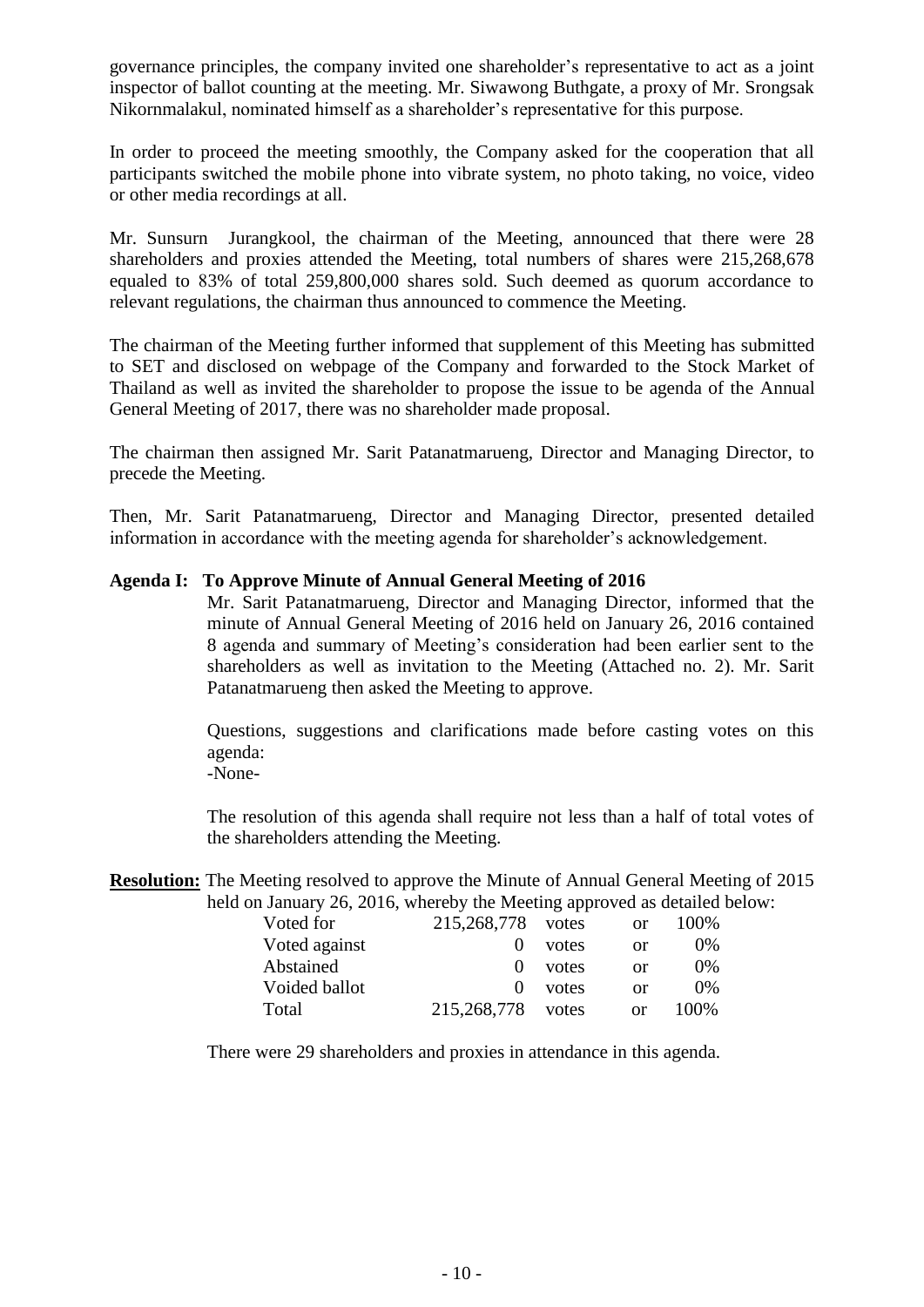### **Agenda II: To Acknowledge the Performance of 2016**

Mr. Sarit Patanatmarueng, Director and Managing Director, reported the performance in 2016 as detail indicated in Annual Report submitted to shareholders as well as invitation to Meeting (Attached no. 3). The summary of performance was as followed:

**Automobile industry:** the automobile manufacturing output of 2016 compared to 2015 was 1.944 million units, decreased 2% versus to same period of previous year that was 1.913 million units, increased 1% and the manufacturing output of CBU motorcycles was 1.820 million units, increased 7% versus to same period of previous year that was 1.807 million units, increased 1% . (Source: The Federation of Thai Industries as of 18<sup>th</sup> January, 2016.)

### **Performance of 2016 compare with 2015**

Automobile control cable Sales share 68% Production 30 million pcs and Market share 70% Motorcycle control cable Sales share 12% Production 7 million pcs and Market share 88% Window regulator Sales share 13% Production 1 million pcs and Market share 15%

### Top 5 Customers

Automobile control cable AutoAlliance (Thailand) Co., Ltd. Toyota Motor Thailand Co., Ltd. Honda Automobiles (Thailand) Co., Ltd. Isuzu Motors (Thailand) Co., Ltd. Nissan Motor (Thailand) Co., Ltd.

Motorcycle control cable Thai Honda Manufacturing Co., Ltd. Thai Suzuki Motor Co., Ltd. Kawasaki Motors Enterprise (Thailand) Co., Ltd. Thai Yamaha Motor Co., Ltd.

Window regulator Honda Automobiles (Thailand) Co., Ltd. AutoAlliance (Thailand) Co., Ltd. Thai Suzuki Motor Co., Ltd. Nissan Motor (Thailand) Co., Ltd.

#### Revenues from sales

By fiscal year cooperation, the sales decreased 103.95 million baht or 3.68%. Such were resulted from order postponement from customers.

#### Result of 2016 CGR survey

In 2015, the Company was at "very good" level. In 2016, the scores was at 93% which considered as "excellent" level. The survey conducted by the Thai Institute of Directors Association (IOD).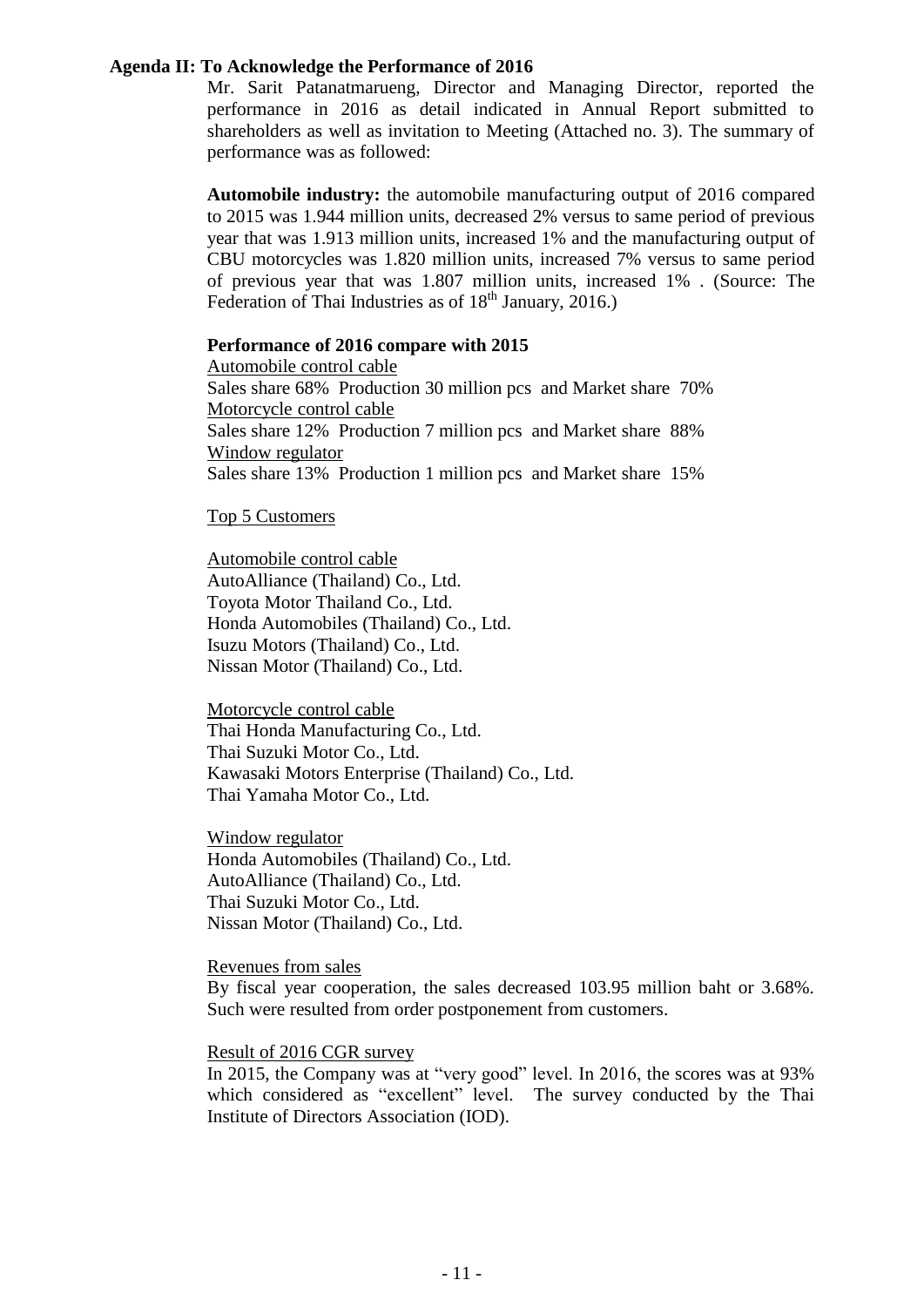Participation in the Collective Action Coalition (CAC)

On May 2015, the Company announced its intention to join the Collective Action Coalition Against Corruption. Later on in July 2016, the CAC Council approved the Company to be a member of Thailand's Private Sector Collective Action Coalition Against Corruption.

#### Green Industry

In 2015, the Company received level 3 certificate. In 2016, it achieved the level 4. This was granted by the Ministry of Industry and showed that the Company had well complied with environmental management system, evaluated and reviewed for continuous improvement.

Questions, suggestions and clarifications on this agenda: -None-

This agenda did not require the resolution.

**Resolution:** The Meeting unanimously acknowledged the performance in 2016.

#### **Agenda III: To Approve Financial Statements for Year Ended September 30, 2016**

Mr. Sarit Patanatmarueng, Director and Managing Director, informed the Meeting that the Financial Statement being presented in the Meeting was ended at September 30, 2016 and had been approved by the Audit Committee and certified by the accounting auditor. Detail of statement appeared in 2016 Annual Report which had been sent to the shareholders along with the invitation to this Meeting (Attached no. 3). The summary of statement was as followed:

In 2016, the Company's total assets amounted to 2,751 million baht, dropped 40 million baht or 1% YoY. Primarily the decrease came from depreciation on machinery and equipment. While the company had total debt of 1,112 million baht, dropped 29 million baht or 2% from 2015.

These activities reduced shareholders' equity from 1,650 to 1,639 million baht, down 11 million baht or 1% from 2015.

As for the profit and loss statement, the company generated sales revenue of 2,724 million baht, dropped 104 million baht or 3.68% from 2015. In 2016, its total revenue of 2,757 million baht was lower than the 2015 level by 109 million baht or down 3.80% YoY, and total expenses of 2,595 million baht declined from the 2015 level by 109 million baht, or down 4.03% YoY.

As a result, in 2016 the company earned net profit of 132 million baht (or 4.77% net profit margin) which down 8.96% from the 2015 level which gained net profit of 144 million baht (or 5.04% net profit margin).

#### MD&A : Management Discussion and Analysis

Ms. Sineenuth Srithamma, Accounting and Finance manager, reported the MD&A as followed.

Gross Profit Ratio of 2016 was a bit lower than the same period of last year mainly due to the Cost of Goods Sold that was proportionally lowered less than of the sales turnover.

Return on Equity of 2016 was slightly lower than 2015 due to the Net Profit which was lower than the same period of last year.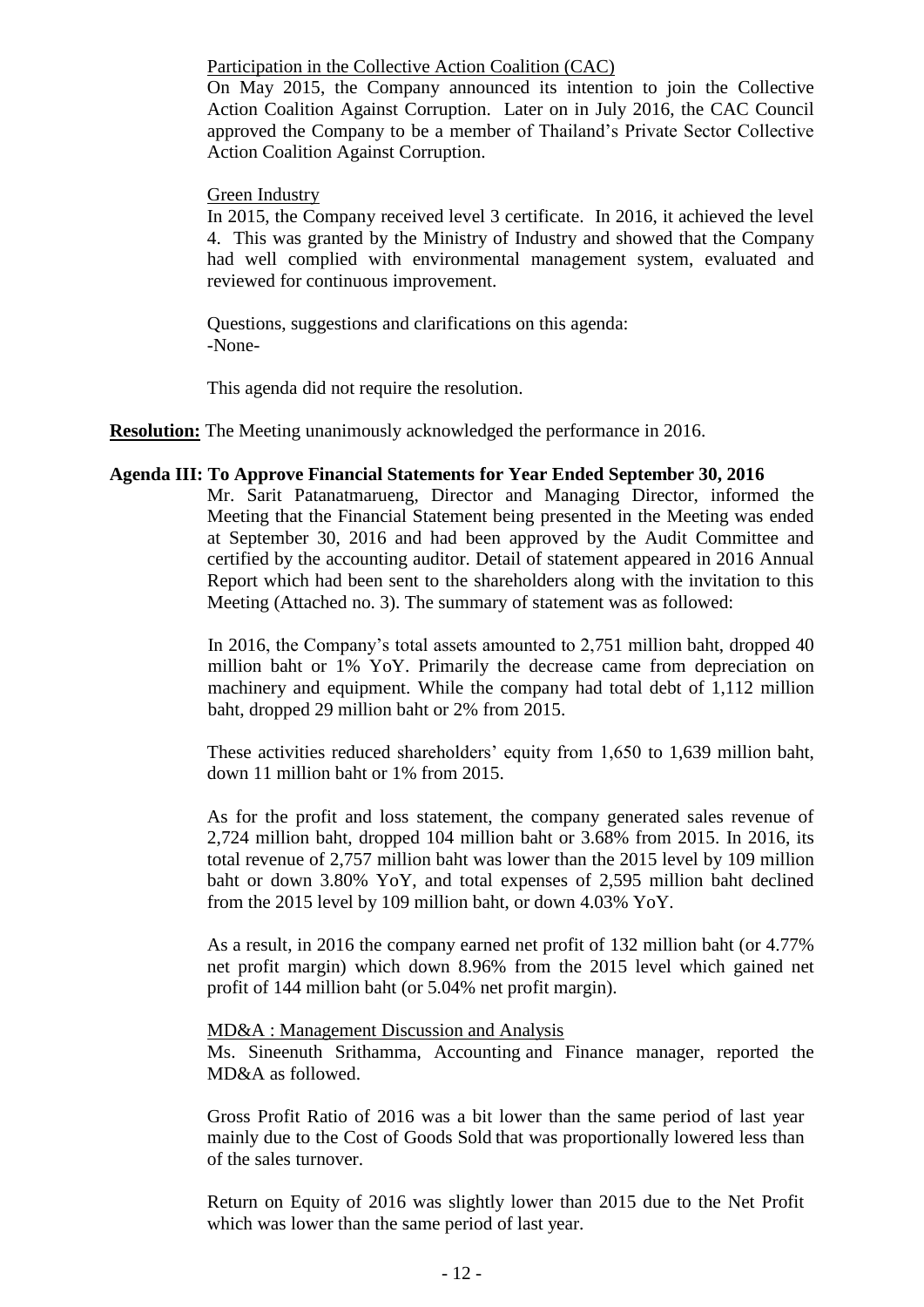Current Ratio of 2016 was increased as result of the long-term loan received from a commercial bank for investment and short term loan paid out.

Debt/Equity Ratio remains same as earlier year.

In 2016, the Company has the revenue from sales at 2,724.17 million Baht. It was 103.95 million Baht lowered or 3.68% dropped from the same period of last year. Such contributed by the unstable of world economy and the slowmoving Thai market.

The Net Profit of 2016 was 131.51 million Baht. It was 8.96% or 144.44 million Baht less than the last year as the sales revenue was lowered. Also, there was another 5.69 million Baht deficit from the change of estimation of employee benefit according to the actuarial valuation standard under TAS19.

In 2016, the Company has invested in research and development in technology and innovation in amount of 1.9 million Baht. Such activity will enhance the capacity of production and product quality in long term.

The overall Thai economy had already hit the bottom and gradually moving up in the last quarter of 2016 and to be continued in 2017. This was contributed mainly by the Thai government spending which will have a significant positive impact on Thai Automotive Industry as the domestic demand is expected to grow up.

Questions, suggestions and clarifications made before casting votes on this agenda:

-None-

The resolution of this agenda shall require not less than a half of total votes of the shareholders attending the Meeting.

**Resolution:** The Meeting resolved to approve the statements of financial position and the profit and loss statement for the period ending 30 September 2016, whereby the Meeting approved as detailed below:

| Voted for     | 215, 271, 478 | votes | $\alpha$   | $100\%$ |
|---------------|---------------|-------|------------|---------|
| Voted against | $\theta$      | votes | or         | $0\%$   |
| Abstained     | $\theta$      | votes | or         | $0\%$   |
| Voided ballot | 0             | votes | or         | $0\%$   |
| Total         | 215, 271, 478 | votes | $\alpha$ r | 100\%   |

There were 29 shareholders and proxies in attendance in this agenda.

#### **Agenda IV: To Approve the Legal Reserve and Dividend Payment of 2016**

Mrs. Kasita Pitaksongkram, Company Secretary, explained that according to the approval of Balance Sheet and Income Statement of the Company for year ended September 30, 2016, the Company gained net profit in 2016 at 137,195,537 million baht. The Board of Directors deemed appropriate to allocate such net profit as followed:

1. Allocation of legal reserve:

The legal reserve of the Company had reached 10% of its registered capital, so there was no necessary to allocate the additional.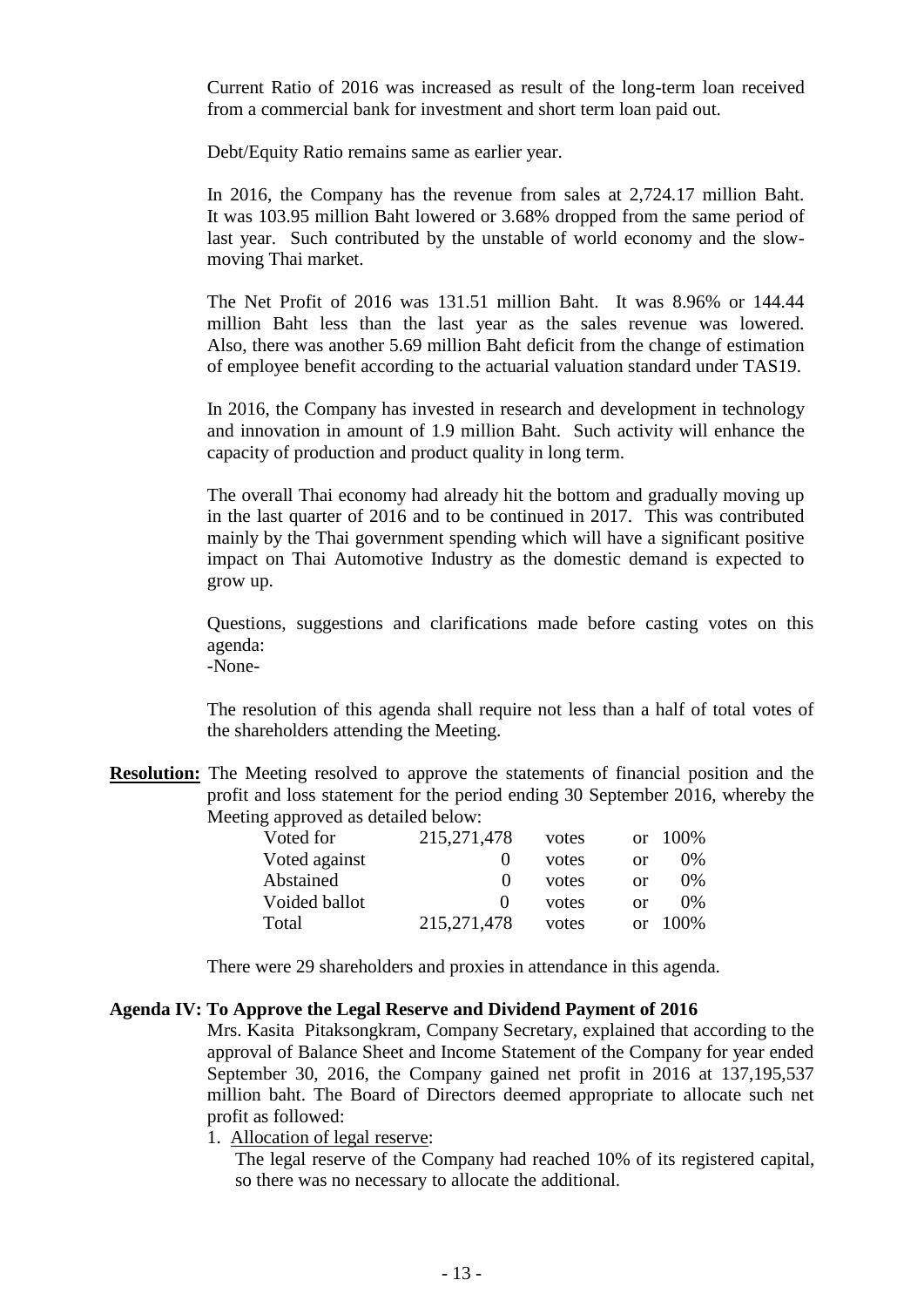2. Allocation of dividend

The dividend payment may vary in each year depending on the investment plan, necessity, other appropriate prospects, the overall performance, and financial statement indicate then proposed the dividend payment at Baht 0.50 per share which equals to Baht 129,900,000 or 95% of net profit of 2016.

However, the Company had paid the interim dividend at Baht 0.25 per share in 2016, therefore, the existing sum is Baht 0.25 per share which equals to Baht 64,950,000.

The Board of Directors prepared record of shareholders that eligible to receive dividend payment on January 31, 2017 and collect name list according to Article 225 by closing share transfer on February 1, 2017. The dividend will be paid within February 23, 2017. The dividend would be paid from net profit under BOI promotion so the withdrawing tax would be waived.

Questions, suggestions and clarifications made before casting votes on this agenda:

1. Ms. Arunrat Chuchairunglert, shareholder, asked if the Company shall increase the dividend payment to exceed 25% of net profit.

 Mr. Sarit Patanatmarueng, Director and Managing Director, replied. The question could be the misunderstand. Considering the history of dividend payment, the Company did pay higher than 25% during the past several years, for example the net profit in 2016 was 137 million Baht. The Company proposed the dividend payment at 0.50 Baht per share which equals to or 95% of annual net profit.

The resolution of this agenda shall require not less than a half of total votes of the shareholders attending the Meeting.

**Resolution:** The Meeting resolved to approve not to allocate the additional legal reserve and to pay the dividend of 2016 as detail above, whereby the Meeting approved as detailed below:

| Voted for     | 217,021,578       | votes |    | or $100\%$ |
|---------------|-------------------|-------|----|------------|
| Voted against |                   | votes | or | $0\%$      |
| Abstained     | $\mathbf{\Omega}$ | votes | or | $0\%$      |
| Voided ballot | $\mathbf{\Omega}$ | votes | or | $0\%$      |
| Total         | 217,021,578       | votes | Ωr | 100%       |
|               |                   |       |    |            |

There were 32 shareholders and proxies in attendance in this agenda.

### **Agenda V: To Approve the replacement of Directors to vacate**

Mrs. Kasita Pitaksongkram, Company Secretary, informed that the directors being vacated in 2016 were Mr. Sarit Patanatmarueng, Mr. Kazuhiro Takeshita, and Ms. Sirina Patanatmarueng. All mentioned names left the meeting voluntarily in order to comply with the principles of good corporate governance and transparency.

The re-election of directors being vacated shall be in compliance to the Public Company Act and affidavit of the Company that 1/3 of directors shall vacate their office in every annual meeting of ordinary shareholders' meeting. As the longest-serving directors shall be vacated, there were 3 directors being vacated in this Meeting as followed: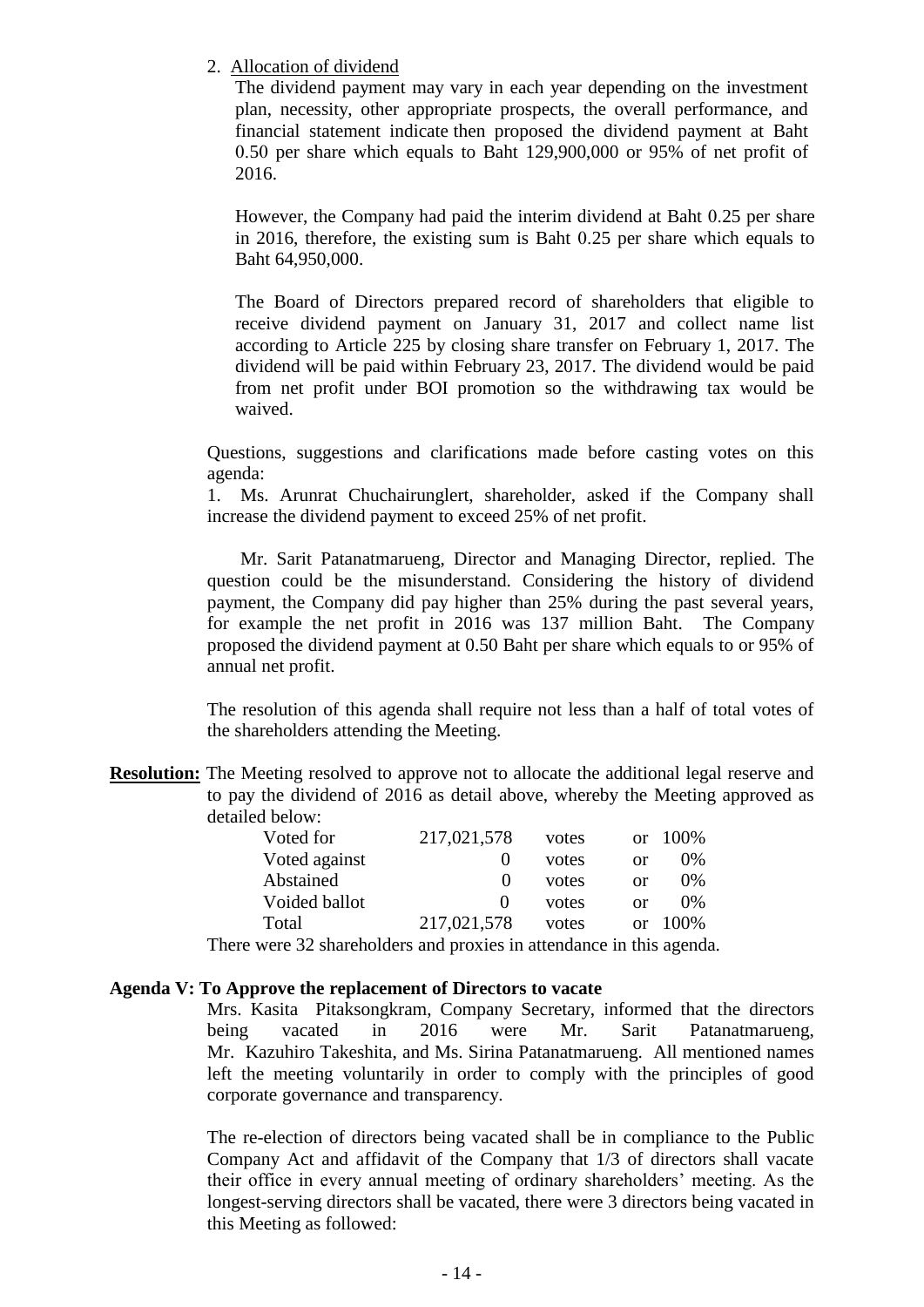| 1. Mr. Sarit |                 | Patanatmarueng Director |          |
|--------------|-----------------|-------------------------|----------|
|              | 2. Mr. Kazuhiro | Takeshita               | Director |
|              | 3. Ms. Sirina   | Patanatmarueng Director |          |

During August 15 – November 15, 2016, the Company allowed the shareholders to propose the qualified candidate in replacement to the Directors to vacate in 2016 according to criteria and conditions set forth by the Company. There was no shareholder made proposal.

As those with vested interest refrained from consideration, the Nomination and Remuneration Committee, excluded those with vested interest, had considered the qualified individuals with knowledge, capabilities and experiences in sake of the Company. In the past, all 3 directors have dedicated their time and ability to function fully, then proposed to re-elect all 3 directors vacated from office to resume their positions.

Mrs. Kasita Pitaksongkram, Company Secretary, informed that personal detail and work experiences of each director had been sent to the shareholders along with the invitation to Meeting. Thus interfering with the shareholder meeting for further consideration.

Questions, suggestions and clarifications made before casting votes on this agenda:

-None-

The resolution of this agenda shall require not less than a half of total votes of the shareholders attending the Meeting.

In order to comply with the principles of goods corporate governance, Mrs. Kasita Pitaksongkram proposed the Meeting to consider the election of directors in place of directors vacated office one person at a time as followed:

#### 1. Mr. Sarit Patanatmarueng Director

**Resolution:** The Meeting resolved to approve to re-elect Mr. Sarit Patanatmarueng to resume his office, whereby the Meeting approved as detailed below:

| Voted for                                                          | 217,021,578 | votes |          | or 100% |
|--------------------------------------------------------------------|-------------|-------|----------|---------|
| Voted against                                                      |             | votes | Ωr       | $0\%$   |
| Abstained                                                          |             | votes | or       | $0\%$   |
| Voided ballot                                                      |             | votes | or       | $0\%$   |
| Total                                                              | 217,021,578 | votes | $\alpha$ | 100%    |
| kang meng 20 shandad dang and musulas in attandanga in this agand. |             |       |          |         |

There were 32 shareholders and proxies in attendance in this agenda.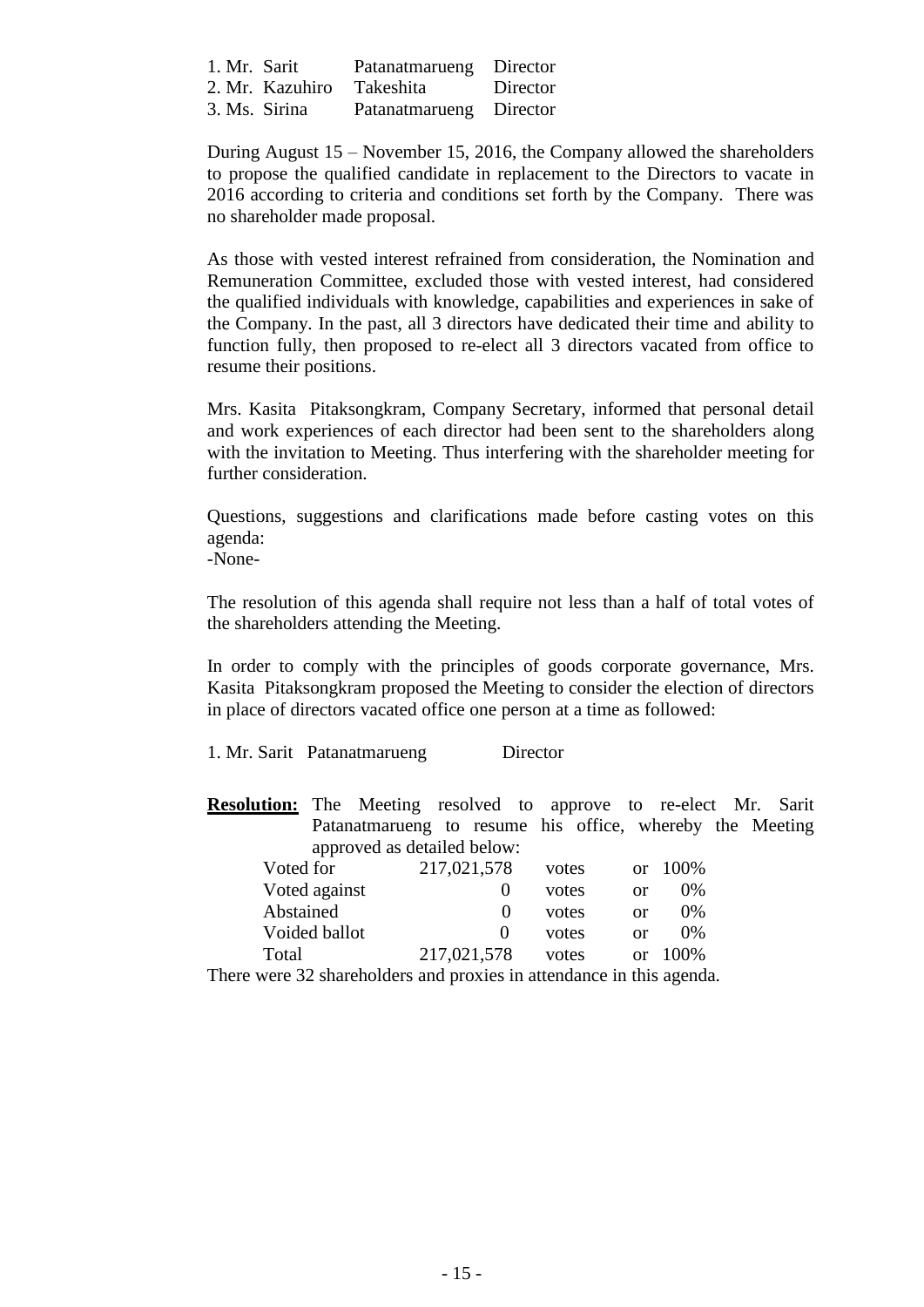2. Mr. Kazuhiro Takeshita Director

**Resolution:** The Meeting resolved to approve to re-elect Mr. Kazuhiro Takeshita to resume his office, whereby the Meeting approved as detailed below:

| Voted for     | 217,021,578       | votes | $\alpha$ r    | - 100% |
|---------------|-------------------|-------|---------------|--------|
| Voted against |                   | votes | Ωr            | $0\%$  |
| Abstained     |                   | votes | Ωr            | $0\%$  |
| Voided ballot | $\mathbf{\Omega}$ | votes | Ωr            | $0\%$  |
| Total         | 217,021,578       | votes | <sub>or</sub> | 100\%  |

There were 32 shareholders and proxies in attendance in this agenda.

3. Ms. Sirina Patanatmarueng Director

**Resolution:** The Meeting resolved to approve to re-elect Ms. Sirina Patanatmarueng to resume her office, whereby the Meeting approved as detailed below:

| Voted for     | 217,021,578  | votes | $\alpha$ r | 100\% |
|---------------|--------------|-------|------------|-------|
| Voted against |              | votes | or         | $0\%$ |
| Abstained     | 0            | votes | or         | $0\%$ |
| Voided ballot | $\mathbf{0}$ | votes | or         | $0\%$ |
| Total         | 217,021,578  | votes | Ωr         | 100%  |

There were 32 shareholders and proxies in attendance in this agenda.

### **Agenda VI: To Consider Compensation of Board of Directors and Sub-committee in 2017**

Mrs. Kasita Pitaksongkram, Company Secretary, informed that the Nomination and Remuneration Committee and the Board of Directors deemed appropriate to propose to the shareholders' Meeting the compensation in 2017 for directors and sub-committee as followed:

| <b>Remuneration of Committee</b><br>and Sub-Committee                   |               | 2016              | 2017          |                 |
|-------------------------------------------------------------------------|---------------|-------------------|---------------|-----------------|
| <b>1. Annual remuneration at</b>                                        |               | Baht 6,000,000    |               | Baht 6,000,000  |
| totaling not more than                                                  |               |                   |               |                 |
| 1.1 Meeting fee (per                                                    |               |                   |               |                 |
| attendance)                                                             | Baht          | 35,000            | Baht          | 35,000          |
| • Chairman of director                                                  | Baht          | 25,000            | Baht          | 25,000          |
| • Director, sub-committee                                               |               |                   |               |                 |
| Sub-committee comprised of Audit Committee, Nomination and              |               |                   |               |                 |
| Remuneration Committee, and Corporate Governance Committee.             |               |                   |               |                 |
| 1.2 Director bonus at 1.50%                                             |               |                   |               |                 |
| of dividend paid from                                                   | 1.50% in 2015 |                   | 1.50% in 2016 |                 |
| annual performance.                                                     |               |                   |               |                 |
| 2. Other benefits                                                       |               | reimbursement     |               | reimbursement   |
|                                                                         |               | in case of        |               | in case of      |
|                                                                         |               | resignation / out |               | resignation /   |
|                                                                         | of position   |                   |               | out of position |
| Reimbursement in case of resignation / out of position                  |               |                   |               |                 |
| • The Director must serve the position at least 10 consecutive calendar |               |                   |               |                 |
| vears.                                                                  |               |                   |               |                 |

- Once the Director is resigned or out of position, the payment will be made in 30 days from the effective date.
- Remuneration: (annual income / 12) x service years (maximum 20) years)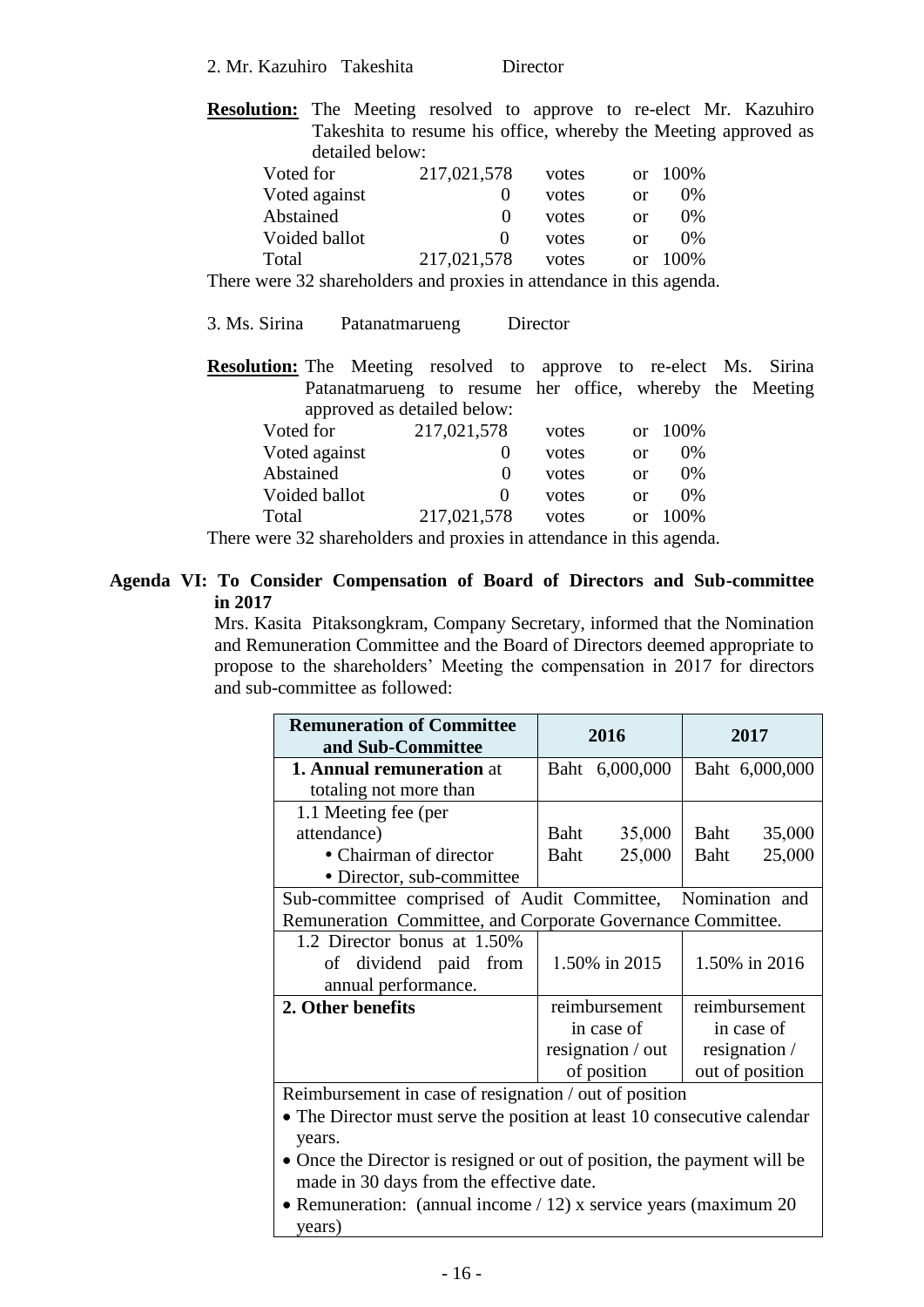Questions, suggestions and clarifications made before casting votes on this agenda:

-None-

This agenda shall require the votes of not less than two-third of the total votes of the shareholders attending the Meeting.

**Resolution:** After consideration, the Meeting resolved to designate compensation of directors and sub-committee in 2017 as detail stated above, whereby the Meeting approved as detailed below:

| Voted for            | 217,021,578       | votes                                                                           | or       | 100\% |
|----------------------|-------------------|---------------------------------------------------------------------------------|----------|-------|
| Voted against        |                   | votes                                                                           | or       | 0%    |
| Abstained            |                   | votes                                                                           | or       | 0%    |
| Voided ballot        | $\mathbf{\Omega}$ | votes                                                                           | or       | 0%    |
| Total                | 217,021,578       | votes                                                                           | $\alpha$ | 100%  |
| $\sim$ $\sim$ $\sim$ |                   | $\bullet$ $\bullet$ $\bullet$ $\bullet$ $\bullet$ $\bullet$ $\bullet$ $\bullet$ |          |       |

There were 32 shareholders and proxies in attendance in this agenda.

## **Agenda VII: To Appoint the Financial Auditor and Assign the Remuneration of 2017**

Mrs. Kasita Pitaksongkram, Company Secretary, informed according to article 120 of Public Company Act and practice of Stock Exchange Commission (SEC), the shareholders meeting is required to appoint the accounting auditor and specify annual remuneration. It is also allowed to designate the same accounting auditor to perform not more than 5 years continuously. Consequently, the Company shall be able to re-appoint such auditor again after 2 fiscal years later.

The Audit Committee and the Board of Directors, then proposed to Shareholders' Meeting to approve the appointment of accounting auditor of 2017 as followed.

1. Mr. Khitsada Lerdwana, Registered Accountant No. 4958

(an auditor who signed the financial statement of the company for the Year 2013) and/or

2. Ms. Vissuta Jariyathanakorn, Registered Accountant No. 3853

(not an auditor who had signed the financial statement of the company for the past 5 years) and/or

3. Ms. Poonnard Paocharoen, Registered Accountant No. 5238,

(an auditor who signed the financial statement of the company for the Year 2015 and 2016)

### Period of performance

In 2016, Mr. Kritsada Lerdwana and Ms.Vissuta Jariyathanakorn have been performing as the accounting auditor of the Company for 4 consequent years. Mrs. Poonnard Paocharoen has been performing as accounting auditor of the Company for 3 consequent years.

The accounting auditor service will charge the fee of 2017 at Baht 1,130,000, excluded the fee of BOI auditing at Baht 240,000.

Note that the accounting auditor has no relation or vested interest with the Company, executives, major shareholders, including related person in manner that may cause effect to perform service independently.

Questions, suggestions and clarifications made before casting votes on this agenda:

-None-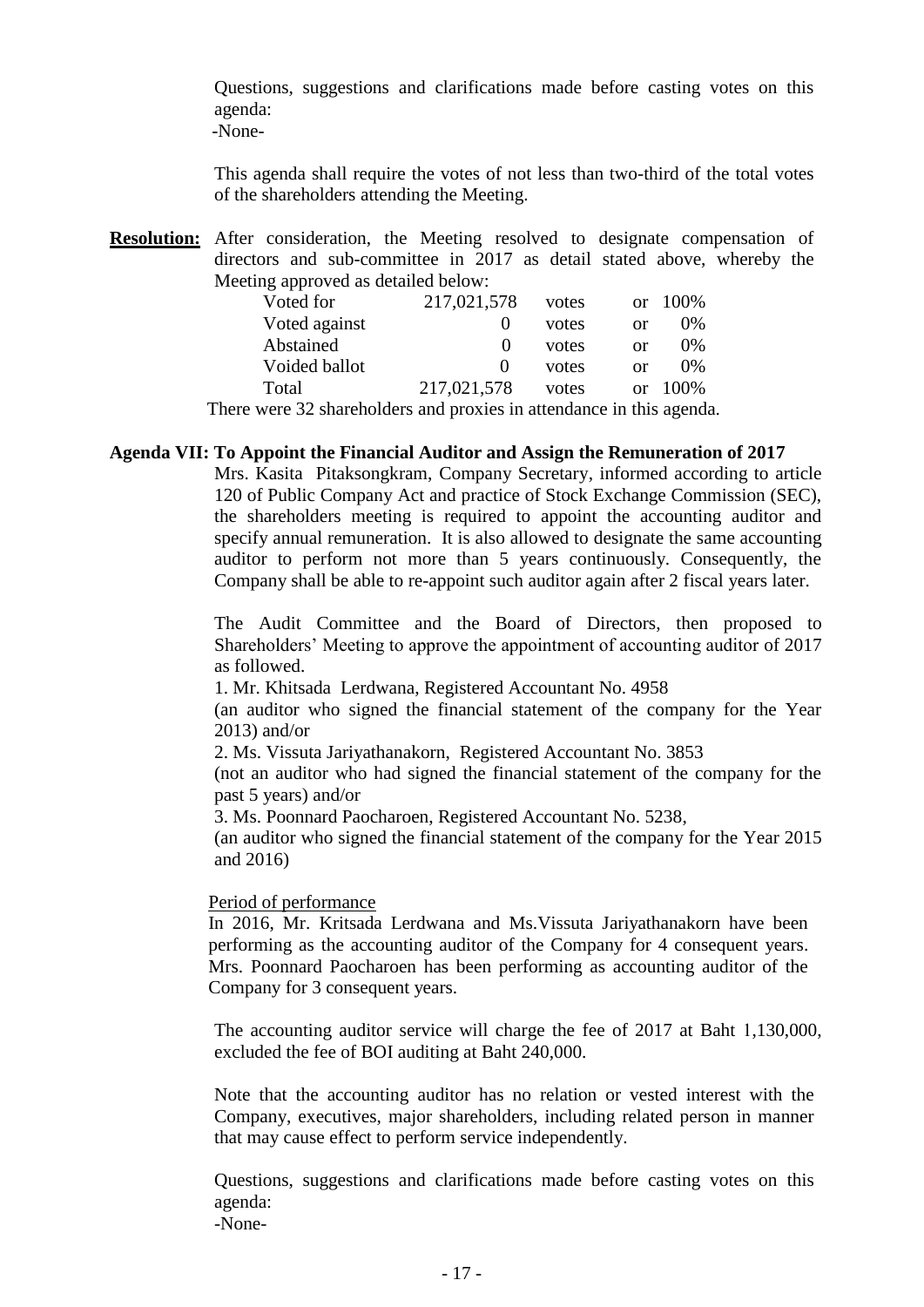The resolution of this agenda shall require not less than a half of total votes of the shareholders attending the Meeting.

**Resolution:** The Meeting unanimously resolved to appoint the financial auditor and specify the remuneration for year 2017 as detail above, whereby the Meeting approved as detailed below:

| Voted for                                                            | 217,021,578       | votes | $\alpha$ | 100%  |
|----------------------------------------------------------------------|-------------------|-------|----------|-------|
| Voted against                                                        |                   | votes | or       | $0\%$ |
| Abstained                                                            |                   | votes | or       | $0\%$ |
| Voided ballot                                                        | $\mathbf{\Omega}$ | votes | $\alpha$ | $0\%$ |
| Total                                                                | 217,021,578       | votes | $\alpha$ | 100\% |
| There were 32 shareholders and proxies in attendance in this agenda. |                   |       |          |       |

## **Agenda VIII: Others (if any)**

This agenda was provided for shareholders to ask question or opine, and/or for the Board of Directors to clarify any questions or concerns (if any). It would not propose other agendas to consider or vote on this agenda.

Mr. Sarit Patanatmarueng, Director and Managing Director, reported information on the automotive industry as follows:

It is likely that automobile production in Thailand in 2019 will reach three million units as projected by the Federation of Thai Industries. This is because many auto makers will continue to invest so that they can sustain Thailand as production bases for generating domestic and export sales. Moreover, the government also supports the projects like ecocar 2. Previously, the ecocar I project was very successful which there were totaling five companies participating in this project, i.e. Nissan, Suzuki, Honda, Mitsubishi and Toyota, and all of them achieved their targets. As for the ecocar II project, ten companies are participating in this project, including five companies in the earlier project as well as Ford, Mazda, MG, Volksvagen and GM (GM has withdrawn its participation recently). One of the requirements is that each company must produce 100,000 units per year. As a result, Thailand will gain an additional production volume of almost 900,000 units which emphasizes that Thailand still be Automotive Hub of Asia.

| Nissan and      | Nissan took 34% stake in Mitsubishi which will be advantageous to the   |
|-----------------|-------------------------------------------------------------------------|
| Mitsubishi      | Company to increase sales volume from Nissan group.                     |
|                 |                                                                         |
| Mazda and Isuzu | Mazda has announced that it will collaborate with Isuzu to develop its  |
|                 | next generation of pickup trucks, Mazda BT-50. This would be a great    |
|                 | opportunity for the Company to supply window regulator as formerly.     |
|                 |                                                                         |
|                 |                                                                         |
| Volkswagen      | Volkswagen has moved its ASEAN purchasing office from Malaysia          |
|                 | to Thailand. This move puts VW closer to the majority of its vendors in |
|                 | the region and TSC is now one of vendor in their supplier lists.        |
| <b>BMW</b>      | Additional major capital and human resource investments in Thailand     |
|                 | have been planned to increase manufacturing production capacity in      |
|                 | order to support the rapid-growth market.                               |

News of automobile and motorcycle manufacturers